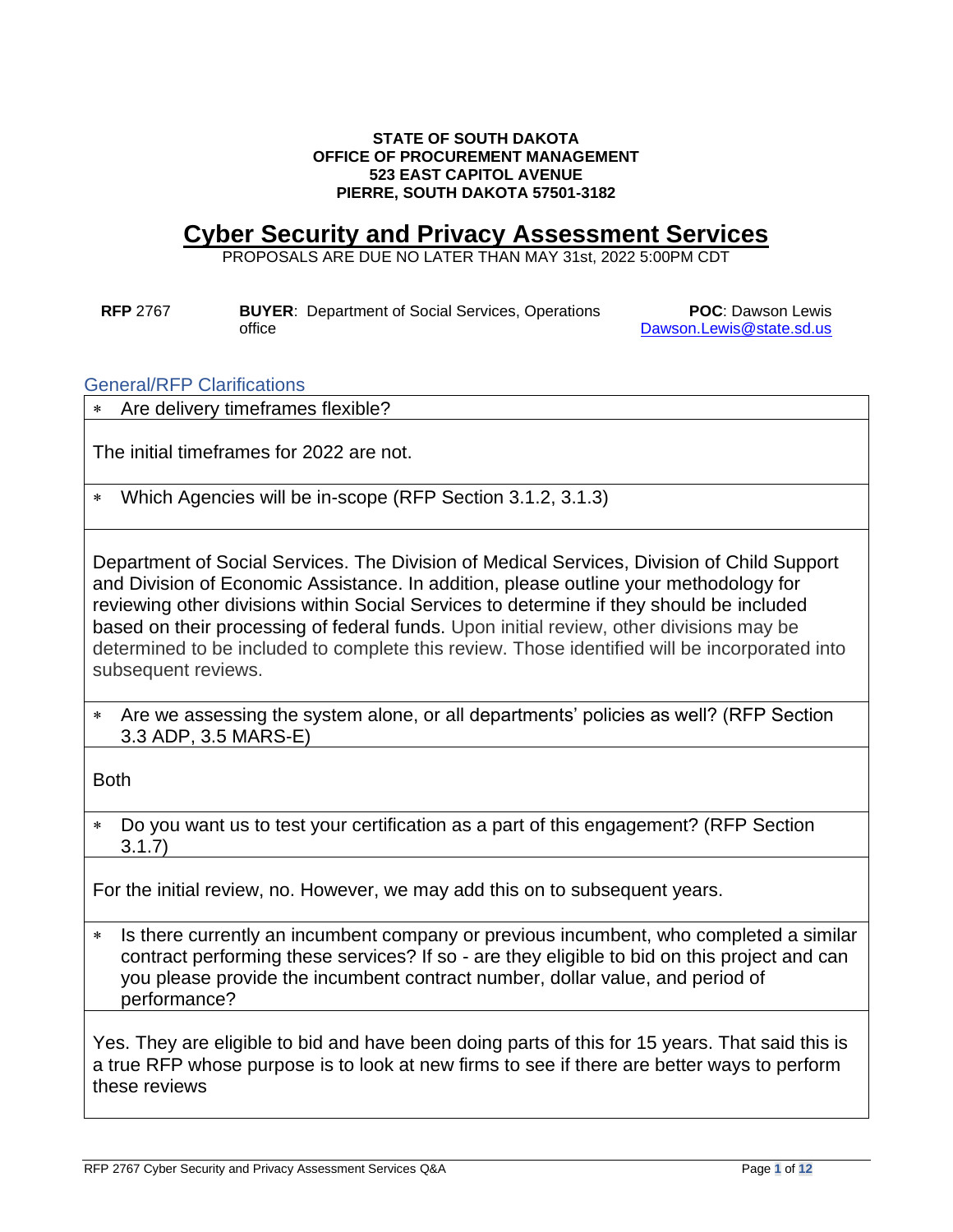What is the approximate budget?

We decline to answer

 Do you maintain vulnerability management procedures that include identifying and remediating technical vulnerabilities?

We have been doing that with our current vendor. We expect that part of your solution will be to provide us either with tools or recommendations for tools to do this.

 Does your organization have an integrated SOC with SIEM solution (i.e., ArcSight, Splunk, etc.) to aggregate and assess threats and respond?

No

\* In RFP page#2 under section 1.1 it is indicated that "Therefore, we are looking for an offeror or offerors who can work with the DSS and BIT to analyze and test our various systems to make sure that we are in compliance with **various Federal regulations**"

**Question**: What federal regulations and security compliance are followed by DSS?

Please refer to section 3.1.3 of the RFP

 Does DSS have multiple cybersecurity compliance frameworks associated with their organization?

Please refer to Section 3.1.3. There are overlapping regulations and different offices may need to comply with different guidelines. For example, both IRS and CMS are under the NIST framework but have variations in their respective guidelines.

\* Is there any pending vulnerability assessment that is currently in line with DSS? If yes when it will be completed?

No, nothing is pending

 When was the last security assessment completed for your organization? Are all the vulnerabilities mitigated already?

In 2021. No, they not all been mitigated.

 What are the critical business systems that are used in day-to-day operations in DSS and their subdivision? Please provide the total number of systems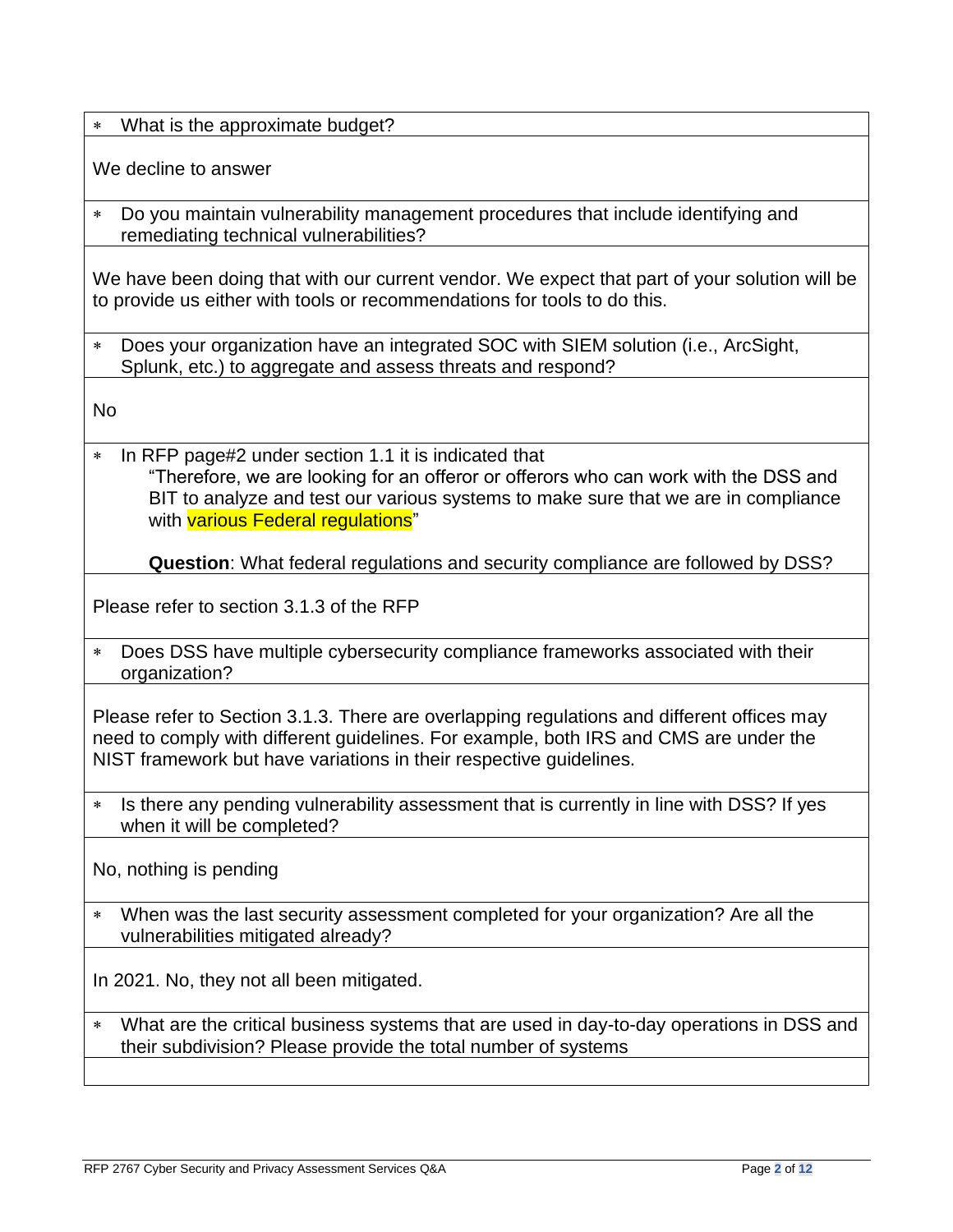There are approximately 50 systems which may be included in the scope of your proposal. These would include systems for Child Support payments, Economic Assistance and others. A complete list of application would be provided to a successful bidder.

## Questions about network size / scope

Specify the VLAN details how many are included in the Scope?

This information will not be disclosed without an agreement in place to protect confidentiality.

 Approximately how many computer endpoints do you have (desktop PCs, laptops, servers)?

1,100

 What's your headcount of users (employees + contractors+interns)? What number/percentage of your workforce resides within organizational facilities? What number/percentage works remotely?

Approximately 500 employees work within divisions covered under this work. Most of them have the ability to work remotely but do not.

\* How much (%) of the infrastructure is in the cloud?

We are in the process of moving to an internal cloud. It is not complete but we do not have a current percentage done.

What is the size of the IT environment?

DSS has approximately 1100 computer users.

How many physical locations?

The main locations are the Human Services Center in Yankton and the Kneip Building Pierre. We have 30 some satellite offices.

 What is the aggregate Internet Capacity per location (<300mbps, <1gbps, <4gbps, up to 10gbps)?

10gps

 Do you manage your own data Center, or do you utilize any 3rd-party/colocation facilities?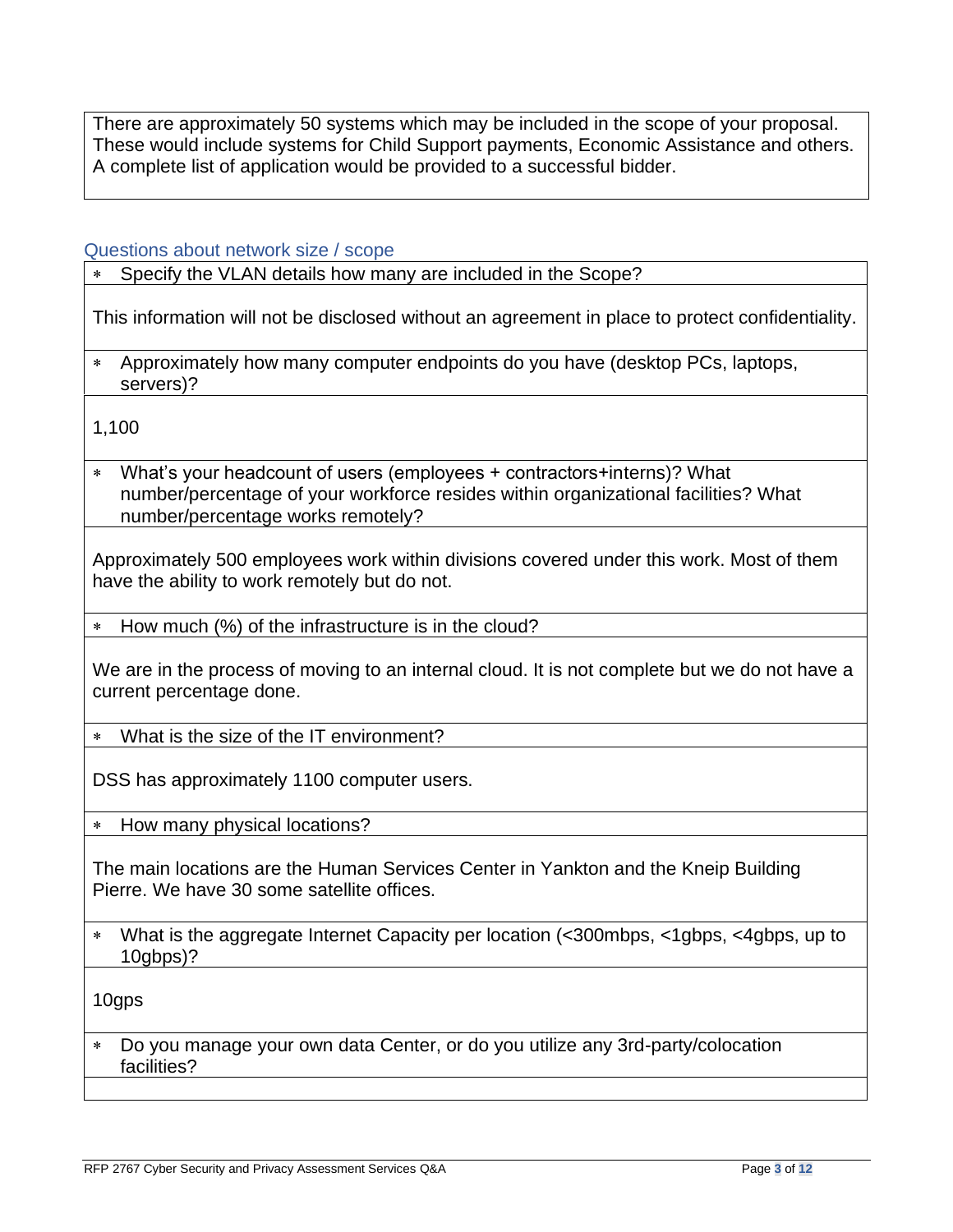BIT manages the data center.

# External Network Vulnerability Assessment /

Penetration Testing

 Please select a testing approach from: black box (no knowledge) testing, gray box (some knowledge), or white box (complete knowledge)? Each has its benefits and time considerations and costs. (We would recommend the Gray Box approach for cost and efficiency benefits).

We would prefer Gray box. However, vendors can present other options with their associated Pros and Cons.

- Total number of public facing / external network IP addresses to be tested (If providing an IP range, please indicate the estimated number of live IPs).
- Number of Web based applications/ services to test (dynamic pieces of websites that users or other application authenticate to – client portal, sales quote system).
- How many web applications are in scope

We have five (5) public facing web applications

- Number of VPN, Terminal Services, Remote Desktop, FTP, and other remote services to be tested
- Can you please provide the current number of infrastructure details (Physical Server, Virtual Server, Network Devices etc.

This information will not be disclosed without an agreement in place to protect confidentiality.

\* Is an objective of this test to also assess the Company's intrusion detection capabilities?

Typically, yes. We have conducted tests in the past without notifying the full network security team in order to test their responsiveness.

\* How deep should testing go in the event of successful network penetration (i.e. just validation of vulnerability; network administrator access; server access, etc.)?

We would want only the validation of the vulnerability. If vulnerabilities are discovered a vendor would immediately need to stop and contact DSS and BIT. It may be that we would have the vendor pursue the flaw but only under the supervision of BIT.

Are the external systems hosted by a third-party provider?

There are some systems that are owned by third parties.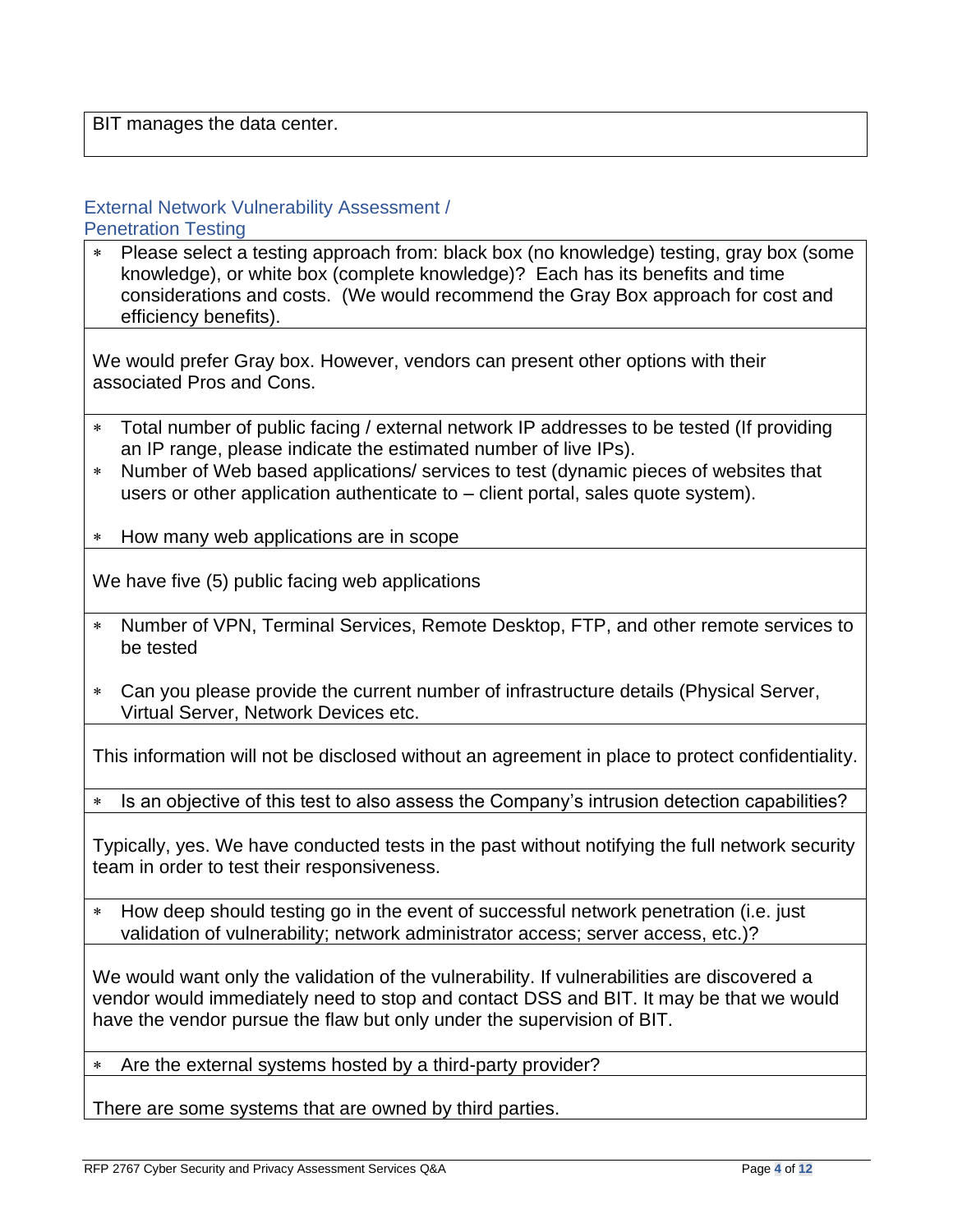Does your organization own and manage the network equipment at your external perimeter?

BIT manages State networking equipment.

 Has there been penetration testing performed in the last one year? If yes, can you please let us know the penetration testing was done for external environment only or internal network also?

Yes, in 2021. It was done for external networks.

## Internal Network Vulnerability Assessment / Penetration Testing

 Total number of internal network IP addresses to be tested (If providing an IP range, please indicate the estimated number of live IPs).

We are undecided at this time as to doing this. Vendors are welcome to propose this as an option and discuss costs.

 How deep should testing go in the event of successful network penetration (i.e. just validation of vulnerability; network administrator access; server access, etc.)?

We would want only the validation of the vulnerability. If vulnerabilities are discovered a vendor would immediately need to stop and contact DSS and BIT. It may be that we would have the vendor pursue the flaw but only under the supervision of BIT.

 Are internal web-based applications / services in scope, if so, please provide an indication as to the anticipated number of web-based applications/services that may need to be assessed.

There are three identified at this time. In your proposal you should discuss what you see as the average time and effort needed to test applications.

\* Is it desired to evaluate the strength of mobility environments (iPhones, BlackBerry, home VPN access)?

No, not at this time.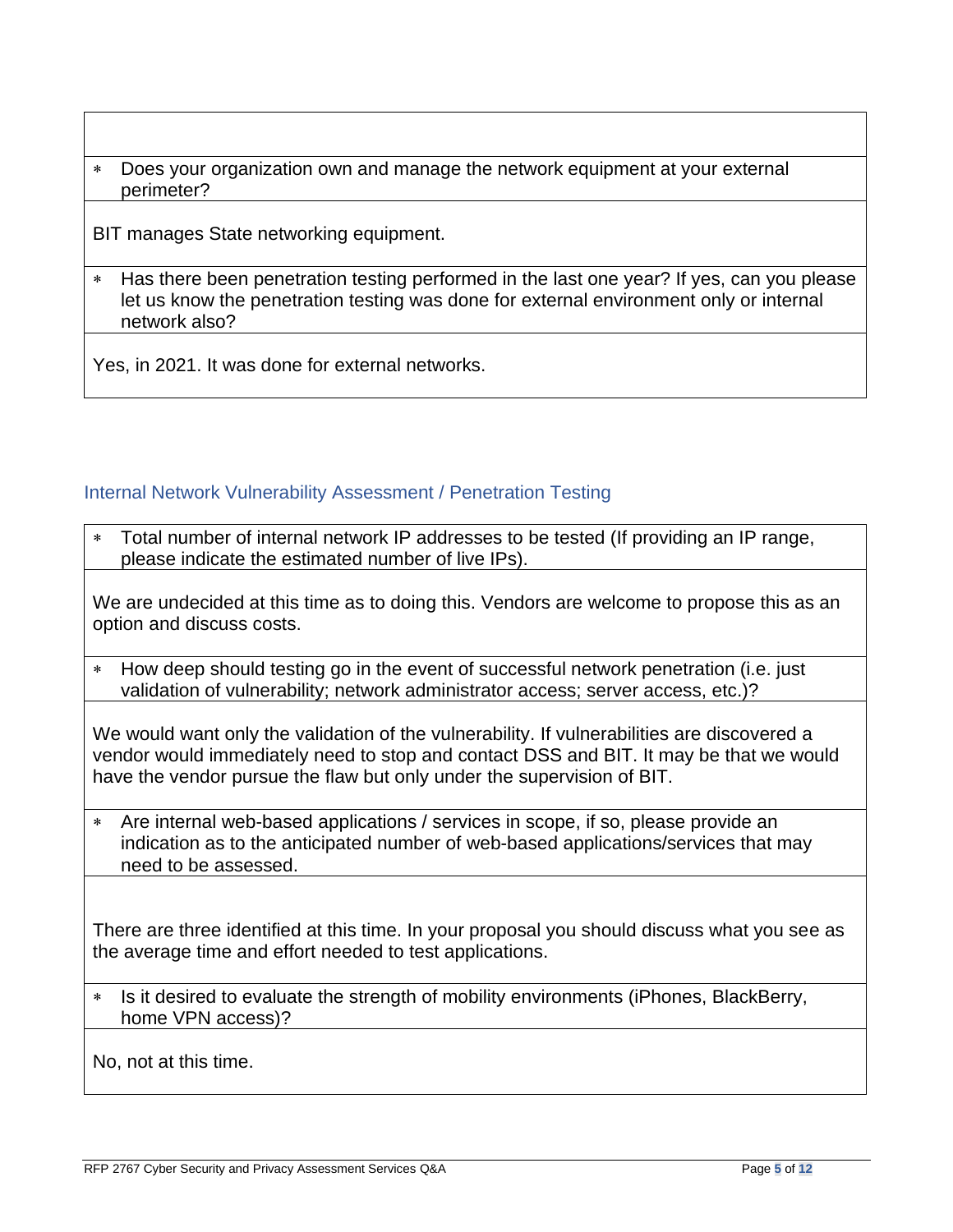Are corporate build / configuration standards in place for various platforms (network devices, operating systems, etc.) and if so, is it desirable to evaluate against those standards, etc. This will determine the amount of time required to perform additional analysis and tuning of evaluation criteria.

No, we would not like this in the current scope of work.

 Can remote internal networks be scanned via a primary location or would it be necessary to perform field visits to each in-scope location?

Field visits will not be needed.

Are any of the internal application a third-party provider?

Yes

#### Wireless Security Assessment

 Will Wi-Fi testing be conducted at each location? If so, how many SSIDs and which locations?

This is out of scope for this project.

 Please provide an estimate of the types of Wireless in use (microwave, 802.11x, proprietary, cell phone, blackberry, iPhone, Bluetooth, Point-to-Point, etc.).

N/A

Are formal wireless security policies in place?

N/A

#### Mobile

What Mobile Platforms are in scope?

Mobile platforms are not in scope.

 How are Mobile devices being used for; e.g. email, two-way comms, application interfaces, GPS, mobile applications?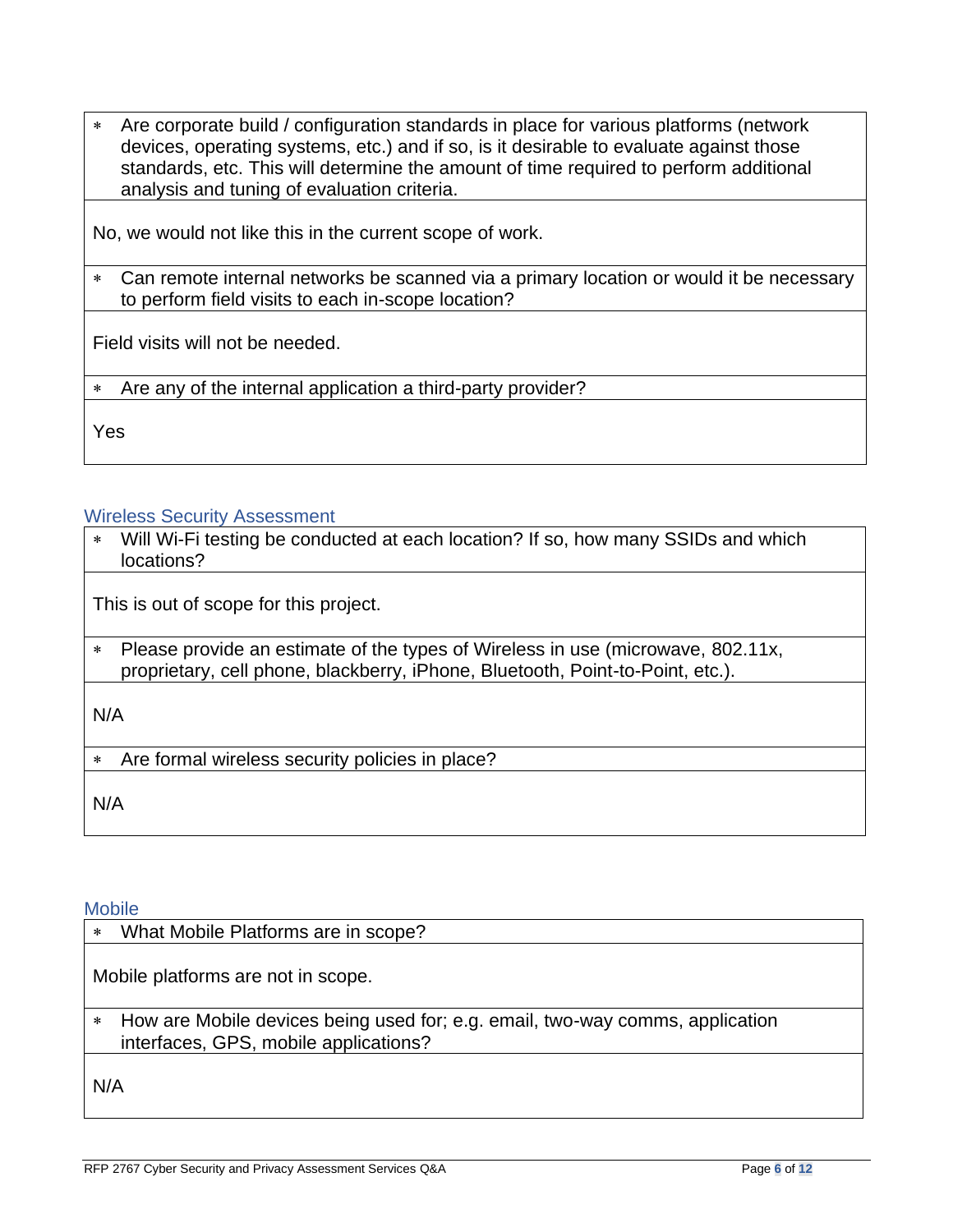#### Facility Breach

Number of Facilities in scope?

Facility breach testing is not in scope

 To what level should the unauthorized access be demonstrated? (access to paper files, office areas, network access, obtaining equipment, etc.)?

N/A

#### External War Dialing Exercise with Modem Penetration Test

Please provide an estimate of the number of telephone numbers that are in scope.

This is not in scope

 Please provide an indication of acceptable dialing times or special requirements around when it is acceptable to dial phone numbers (e.g., are business hours off limits?).

N/A

\* Is dictionary-based password guessing an acceptable procedure for identified modems and voice mail boxes?

N/A

Please provide an estimate of the number of modems.

N/A

#### Firewall Rule Set Reviews

Please provide the number of in scope firewalls to be reviewed.

This is not in scope

 Are there Company firewall policies / standards in place that the assessment will test against for compliance, in addition to best practices?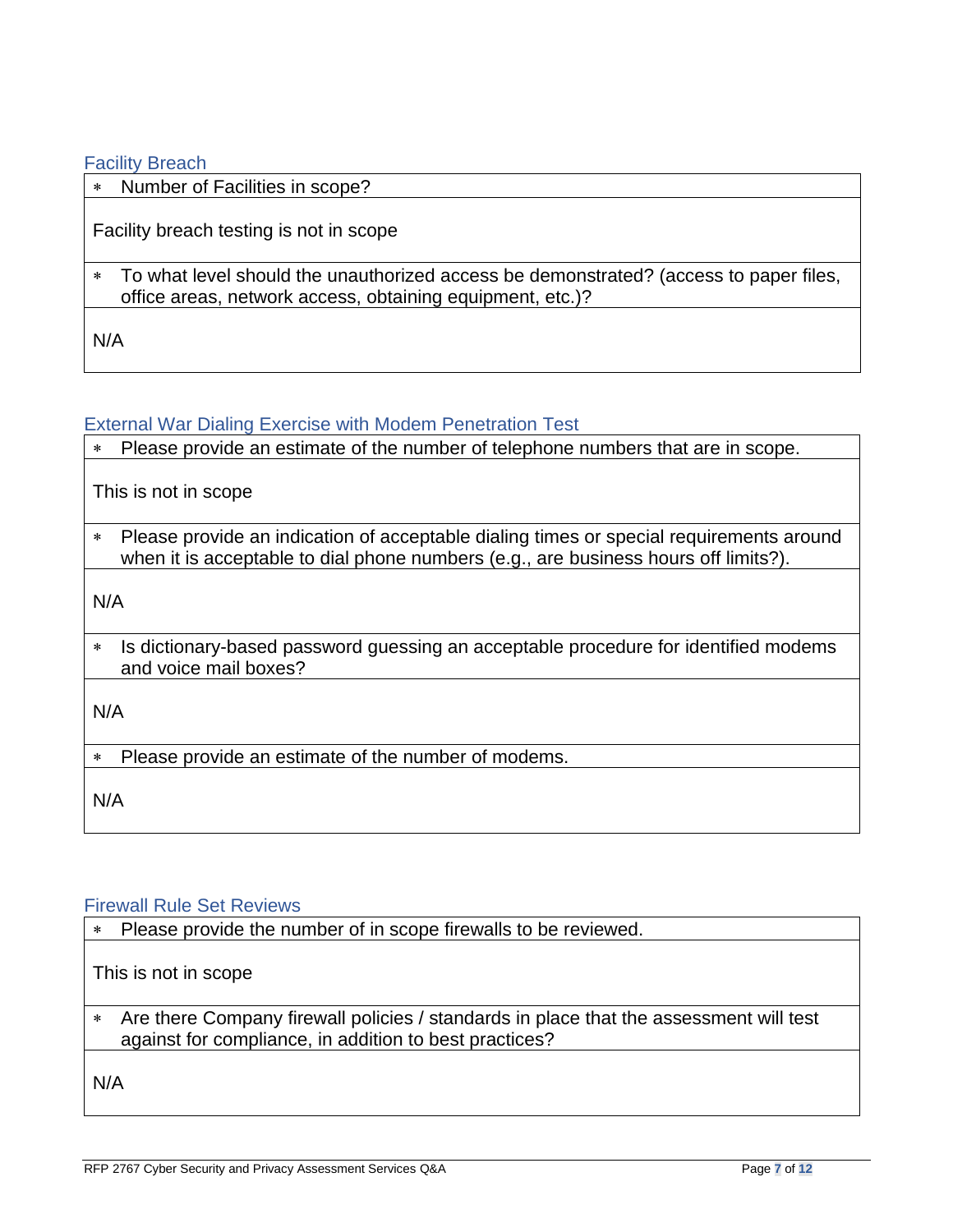N/A

## VoIP Security Assessment

| * Please provide an indication as to the number of centralized management consoles for<br>VoIP systems. |
|---------------------------------------------------------------------------------------------------------|
|                                                                                                         |

This is not in scope

 Please provide an indication as to the degree of separateness the VoIP network has from the data network or are they two converged?

N/A

 To what degree of security is the VoIP assessment desired? For example, if it can be shown that the testing team is capable of intercepting voice mails or eavesdropping on phone calls, would that be of value?

N/A

Are soft VoIP phones in use?

N/A

\* Is it desired to identify abuses of the VoIP system (fraudulent calls, excessive long distance, etc.)?

N/A

\* Is voicemail box penetration testing an acceptable procedure?

N/A

## DMZ Architecture Review

Number of systems and devices in the DMZ architecture to be reviewed

This is not in the scope of this project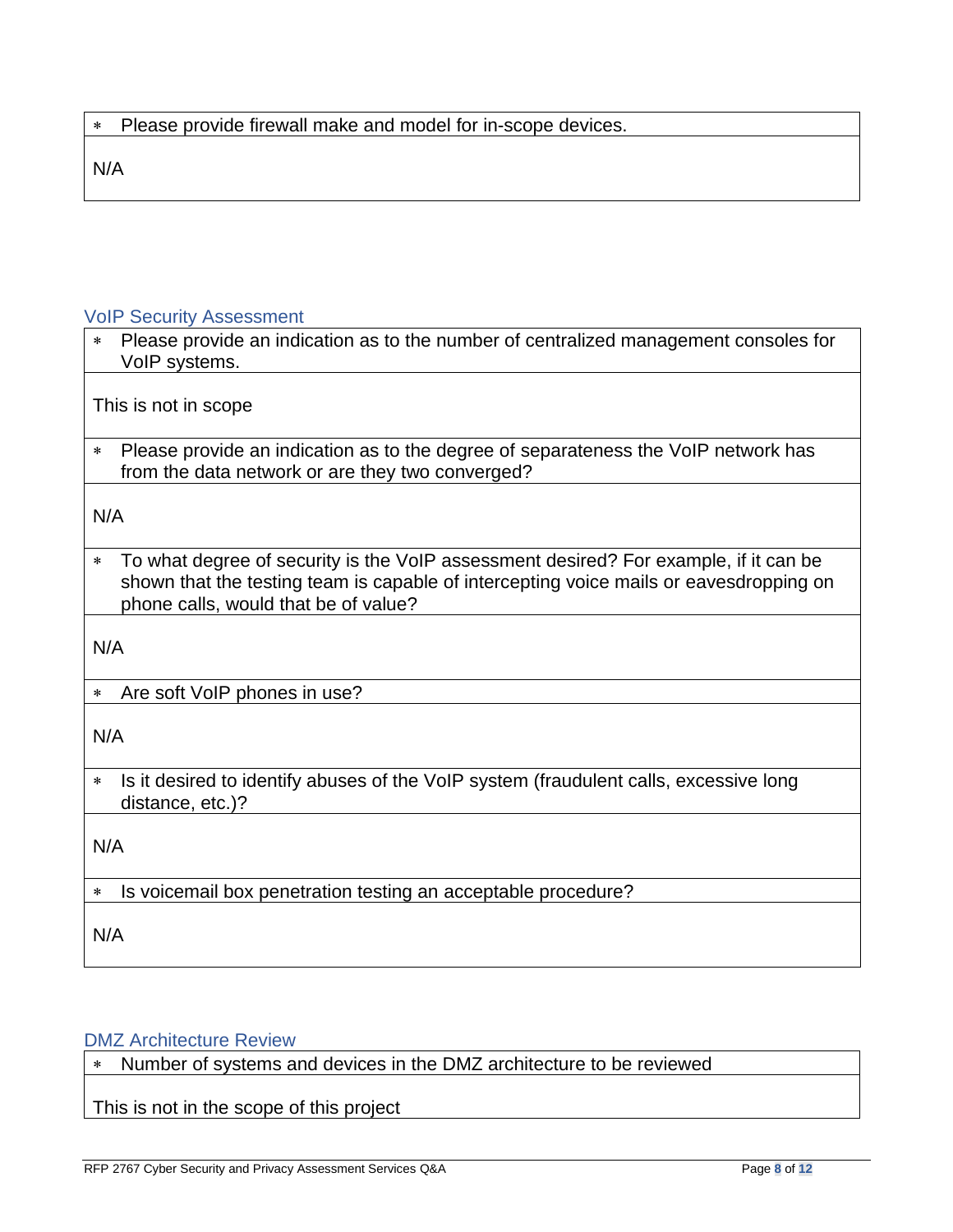## Are updated network diagrams available?

N/A

How recent is the DMZ architecture documentation (diagrams, etc.)

N/A

 Would it be necessary to verify physical connections in data centers or other locations, if so, please provide estimate of the number of physical locations to visit to identify potentially unauthorized physical links that may bypass firewall protections (e.g., dual homed hosts).

N/A

## Remote Social Engineering

Types of Social Engineering approaches:

\* Impersonation: If there is a person within the company you would like us to impersonate in order to gain access to information, please indicate who this should be. Otherwise, we will decide based on factors including tenure, position, and possible influence.

This is not in scope. It is handled by BIT

 Important User: We may make references to known associates or important users in order to influence someone's decision to provide us with information on their behalf. Please indicate who this 'important user' should be. Otherwise, we will decide based on factors including tenure, position, and possible influence.

N/A

 Third-party Authorization: We may make claims that permission has already been granted by another associate for information.

N/A

 SPAM: Do you wish for us to generate false advertisements in hopes of detecting users who decide to click on ads and hyperlinks?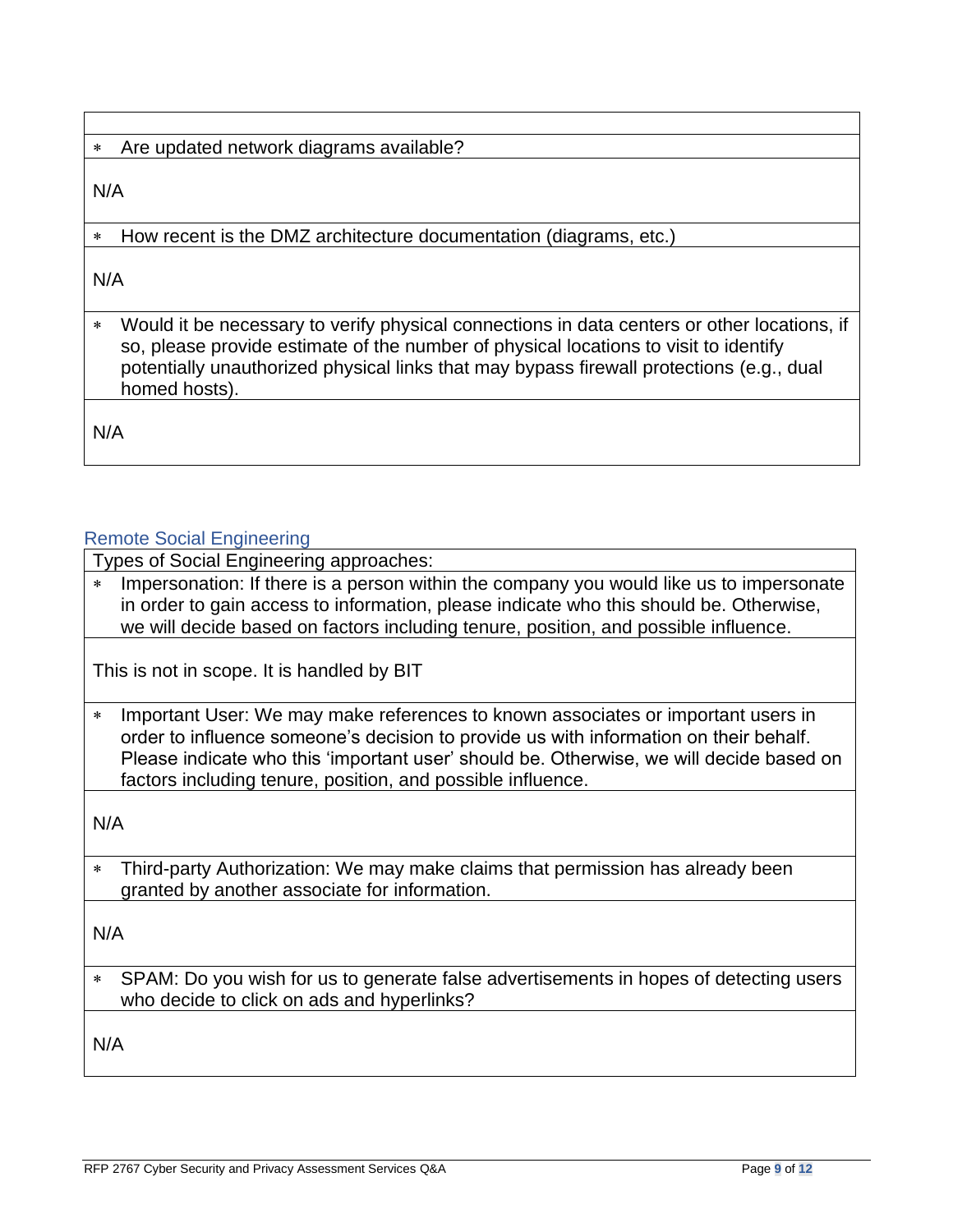Spear Phishing: Through the process of sending an e-mail to users and falsely claiming to be a legitimate enterprise, we can potentially coerce a user into disclosing private information. Please indicate if this is a required assessment.

N/A

 Will USB drops be included as part of the exercise? If so, how many USB would you like to deploy and how many locations?

N/A

 Will Physical Facility Breach be included as part of the exercise? If so, how many locations will be in scope?

N/A

Can employees log into webmail remotely? If so, what is the webmail URL?

N/A

\* Is email hosted internally? If not, who hosts the email services?

N/A

#### Secure Code Reviews

 Please provide an indication as to the number of lines of code, the languages (e.g., C, C#, HTML, Web 2.0, ASP, etc.), the number of applications, etc. to help determine what is meant by "security code" review.

This is not in scope

Are automatic source code evaluators acceptable (they are expensive!)?

N/A

Are developers available for interview and confirmation of suspected problems?

N/A

 Would it be possible or desired to perform grey box testing in conjunction with external penetration testing and DMZ architecture review?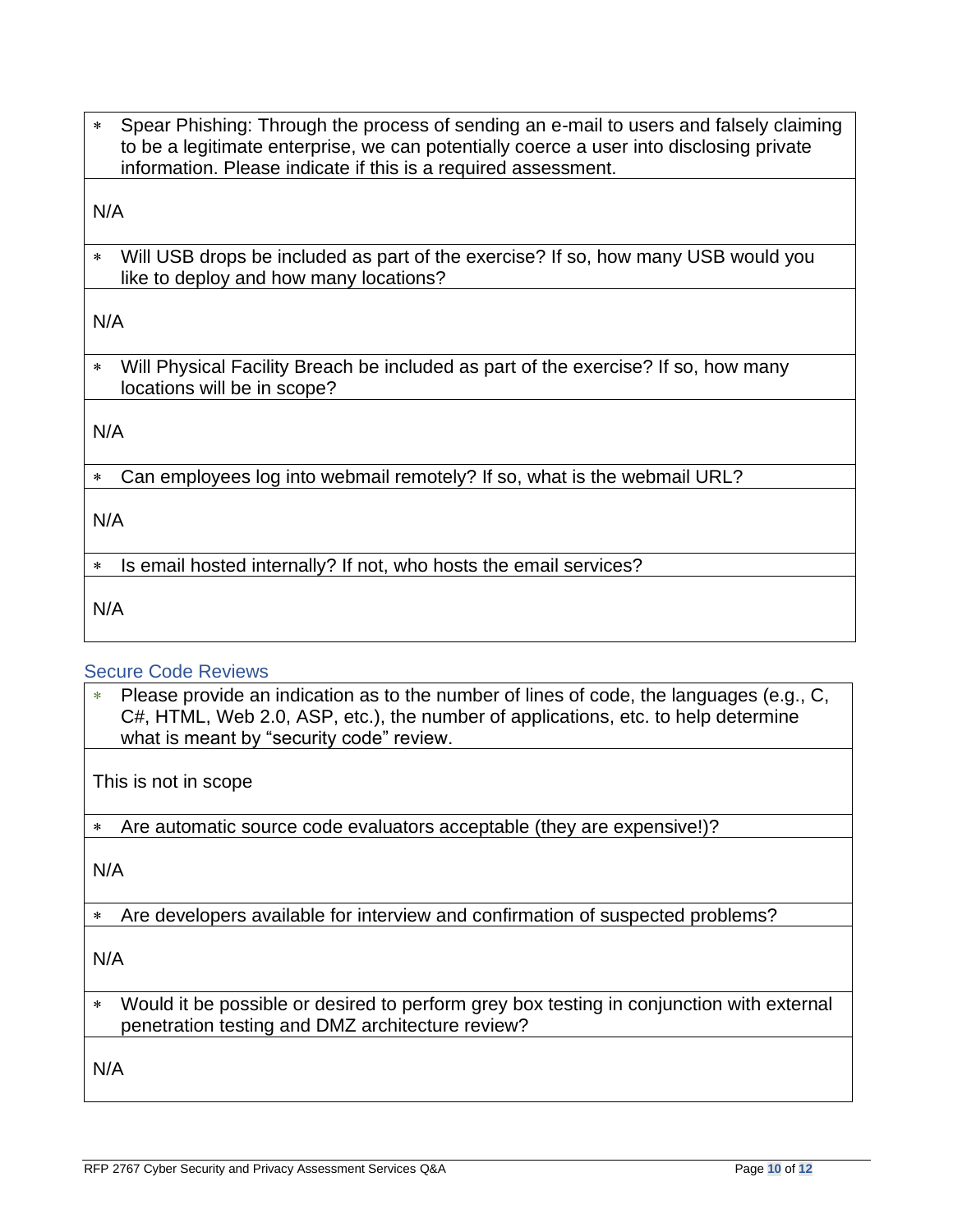Cloud Services Administration Review

What services are provided by a cloud provider (AWS, Google, Microsoft, etc.)

This is not in the scope of this RFP

 Do you manage your cloud services yourself? If so, which functions are performed inhouse versus by the cloud provider?

N/A

 Do you have an architecture diagram of you cloud environment(s)? If yes, can you provide?

N/A

#### Cybersecurity Liability Insurance Review

\* Do you currently carrier cyber liability coverage? If so, who is the carrier and what are the limits? Do you feel your policy adequately addresses your exposure and it's tailored to meet your specific needs?

This is not in scope

Have you had any coverage related losses in the past 5 years?

N/A

 Do you wire funds in excess \$25,000 other than for payroll or deposits to a financial institution?

N/A

 How many records with PII or PHI do you have, where are they stored and do you follow an active record retention program?